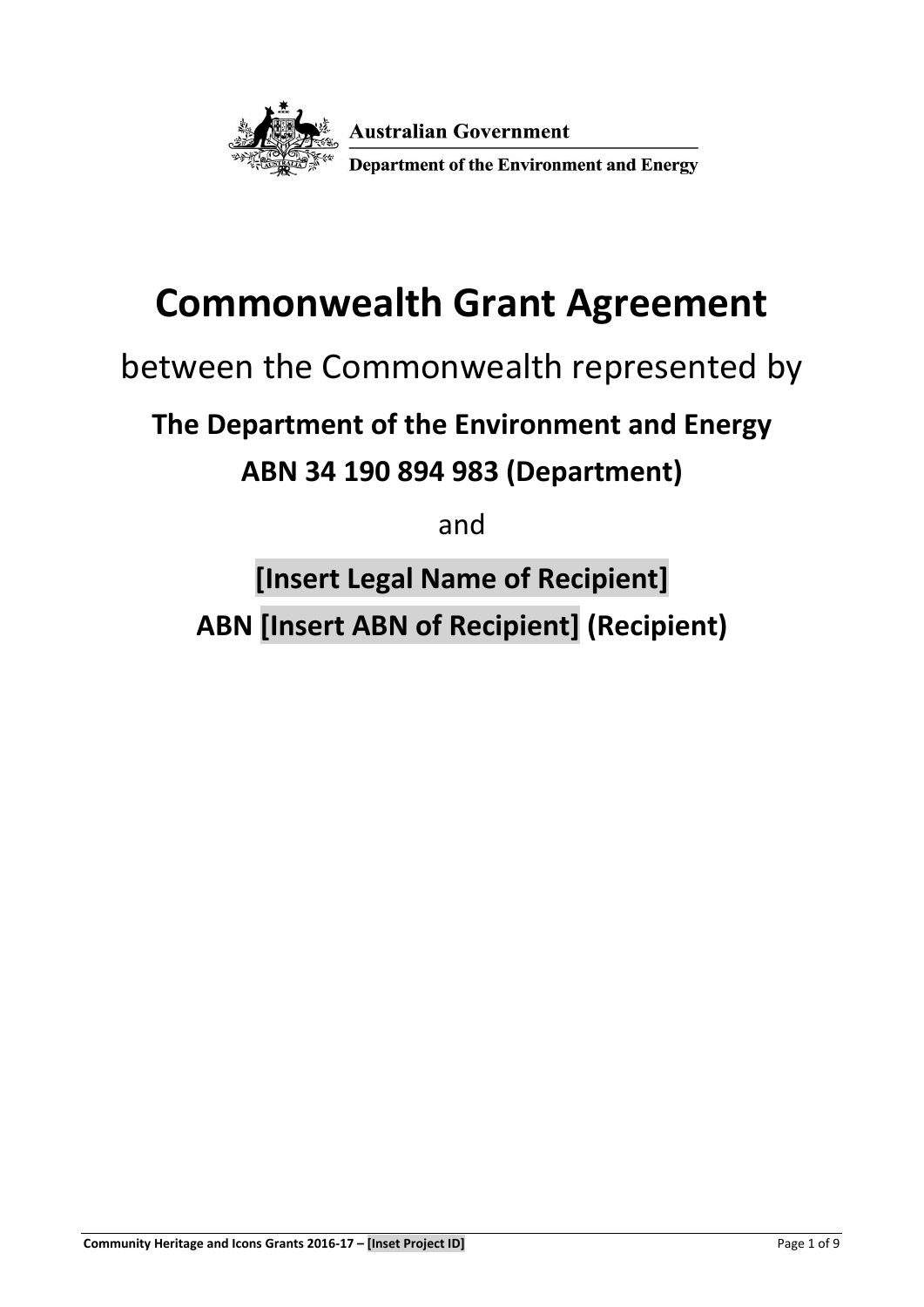| <b>Contents</b> |
|-----------------|
|                 |
|                 |
|                 |
|                 |
|                 |
|                 |
|                 |
|                 |
|                 |
|                 |
|                 |
|                 |
|                 |
|                 |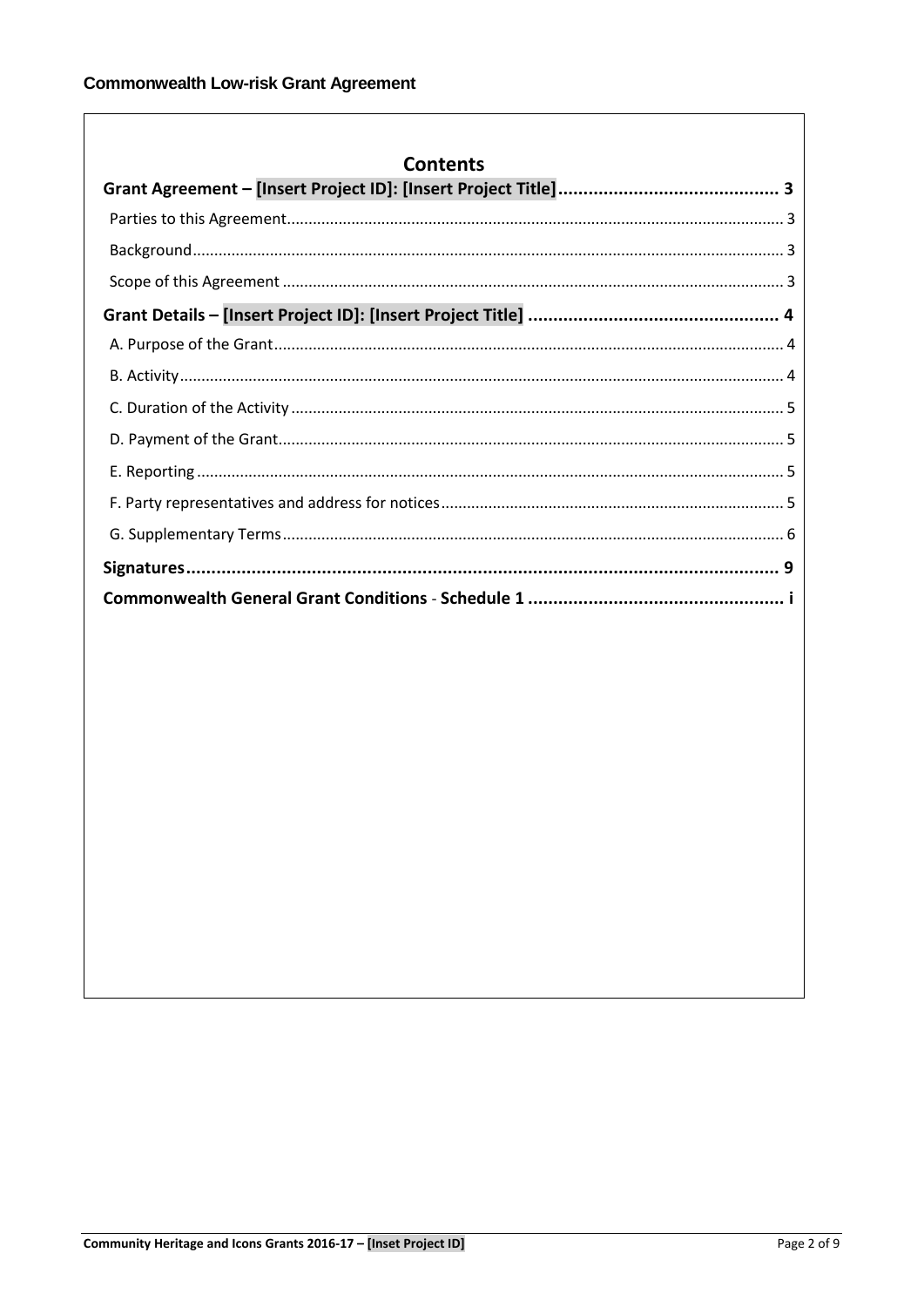# <span id="page-2-0"></span>**Grant Agreement – [Insert Project ID]: [Insert Project Title]**

Once completed, this document, together with each set of Grant Details and the Commonwealth General Grant Conditions (Schedule 1), forms an Agreement between the Commonwealth and the Recipient.

### <span id="page-2-1"></span>**Parties to this Agreement**

#### **The Recipient**

| Full legal name of Recipient                     | [Insert Legal Name of Recipient] |
|--------------------------------------------------|----------------------------------|
| Legal entity type (e.g. individual, incorporated | [Insert entity type]             |
| association, company, partnership etc)           |                                  |
| Australian Business Number (ABN)                 | [Insert ABN]                     |
| <b>Government Related Entity</b>                 | [Insert 'Yes' or 'No']           |
| Registered for Goods and Services Tax (GST)?     | [Insert 'Yes' or 'No']           |
| <b>Physical Address</b>                          | [Insert physical address]        |
| <b>Postal Address</b>                            | [Insert postal address]          |
| Telephone                                        | [Insert telephone number]        |
| Email                                            | [Insert email address]           |

#### **The Commonwealth**

The Commonwealth of Australia represented by:

| Department                       | Department of the Environment and Energy   |
|----------------------------------|--------------------------------------------|
| Phone                            | 1800 653 004                               |
| Email                            | heritagegrants@environment.gov.au          |
| Australian Business Number (ABN) | 34 190 894 983                             |
| Physical address                 | John Gorton Building, King Edward Terrace, |
|                                  | PARKES, ACT, 2600                          |

# <span id="page-2-2"></span>**Background**

The Commonwealth has agreed to enter this Agreement under which the Commonwealth will provide the Recipient with one or more Grants for the purpose of assisting the Recipient to undertake the associated Activity.

The Recipient agrees to use each Grant and undertake each Activity in accordance with this Agreement and the relevant Grant Details.

#### <span id="page-2-3"></span>**Scope of this Agreement**

This Agreement comprises:

- (a) this document;
- (b) the Supplementary Terms (if any);
- (c) the General Grant Conditions (Schedule 1);
- (d) the Grant Details;
- (e) any other document referenced or incorporated in the Grant Details.

Each set of Grant Details, including Supplementary Terms (if any), only applies to the particular Grant and Activity covered by that set of Grant Details and a reference to the 'Agreement' in the Grant Details or the Supplementary Terms is a reference to the Agreement in relation to that particular Grant and Activity. If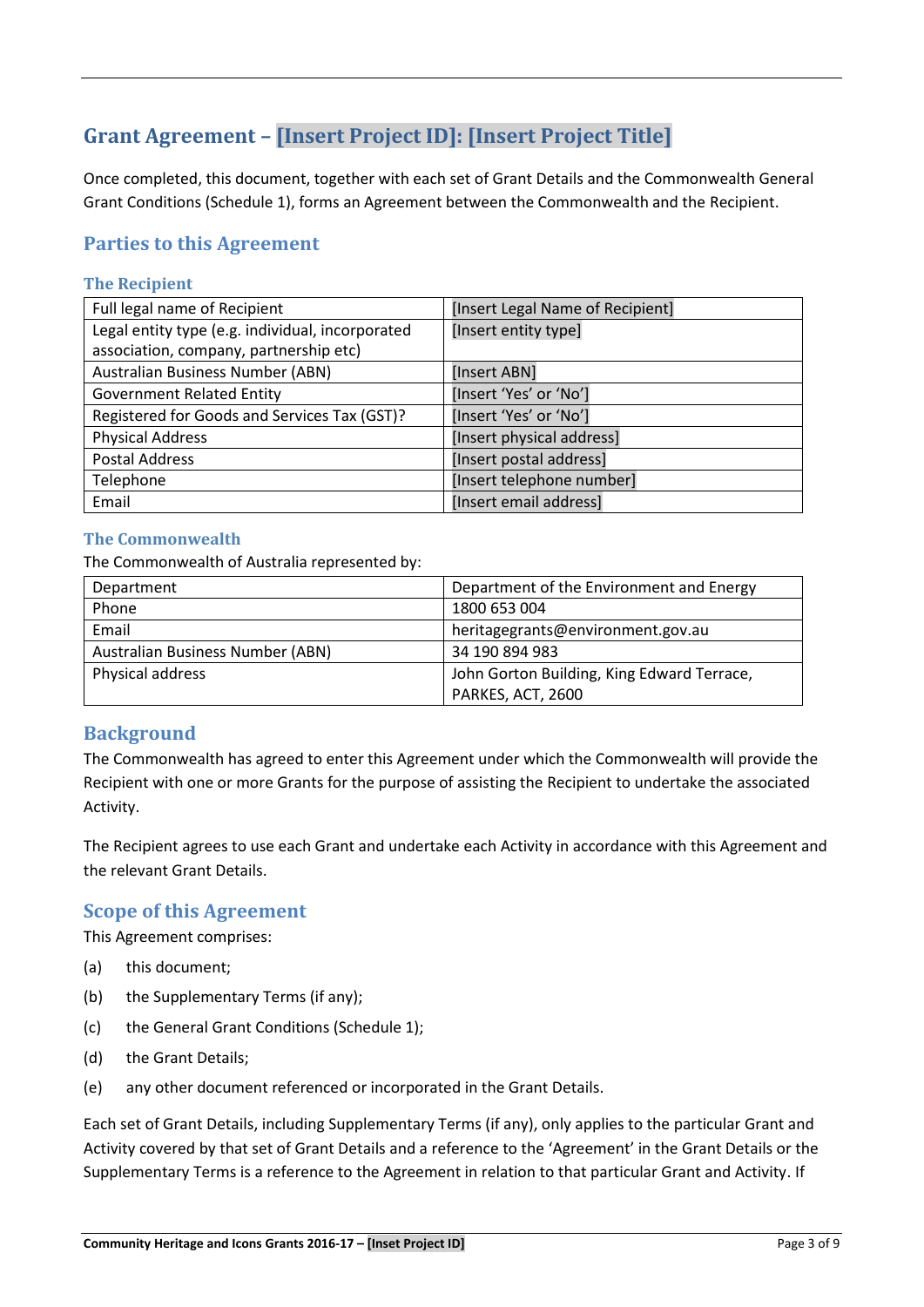there is any ambiguity or inconsistency between the documents comprising this Agreement in relation to a Grant, the document appearing higher in the list will have precedence to the extent of the ambiguity or inconsistency.

This Agreement represents the Parties' entire agreement in relation to each Grant provided under it and the relevant Activity and supersedes all prior representations, communications, agreements, statements and understandings, whether oral or in writing.

Certain information contained in or provided under this Agreement may be used for public reporting purposes.

# <span id="page-3-0"></span>**Grant Details – [Insert Project ID]: [Insert Project Title]**

**Project Title:** [Insert Project Title] **Project ID:** [Insert Project ID] **Recipient:** [Insert Legal Name of Recipient] **National Heritage List place:** [Insert NHL place], [Insert NHL state]

# <span id="page-3-1"></span>**A. Purpose of the Grant**

The purpose of the Grant is to contribute to the Outcomes of the Community Heritage and Icons Grant 2016-17 Program (the Program), which are:

- improved community engagement with, and awareness of, places on Australia's National Heritage List and their listed values, their stories, and the benefits of their heritage conservation.
- improved conservation, preservation, and interpretation of Australia's National Heritage listed places, and their listed values (including improved access to these places).

This Grant is being provided under, and these Grant Details form part of, the Agreement between the Commonwealth and the Recipient on day of execution by the Commonwealth.

The Grant is being provided as part of the Community Heritage and Icons Grant 2016-17 Program.

# <span id="page-3-2"></span>**B. Activity**

#### **Project Description**

[Insert Project Description]

#### **Project Activities**

| Activitv                  | Units             | Unit of Measure          |
|---------------------------|-------------------|--------------------------|
| [Insert Project Activity] | [Insert number of | [Insert unit of measure] |
|                           | units]            |                          |

#### **Additional requirements**

The Recipient must consult with the National Heritage List place site owner/manager in the delivery of the Project.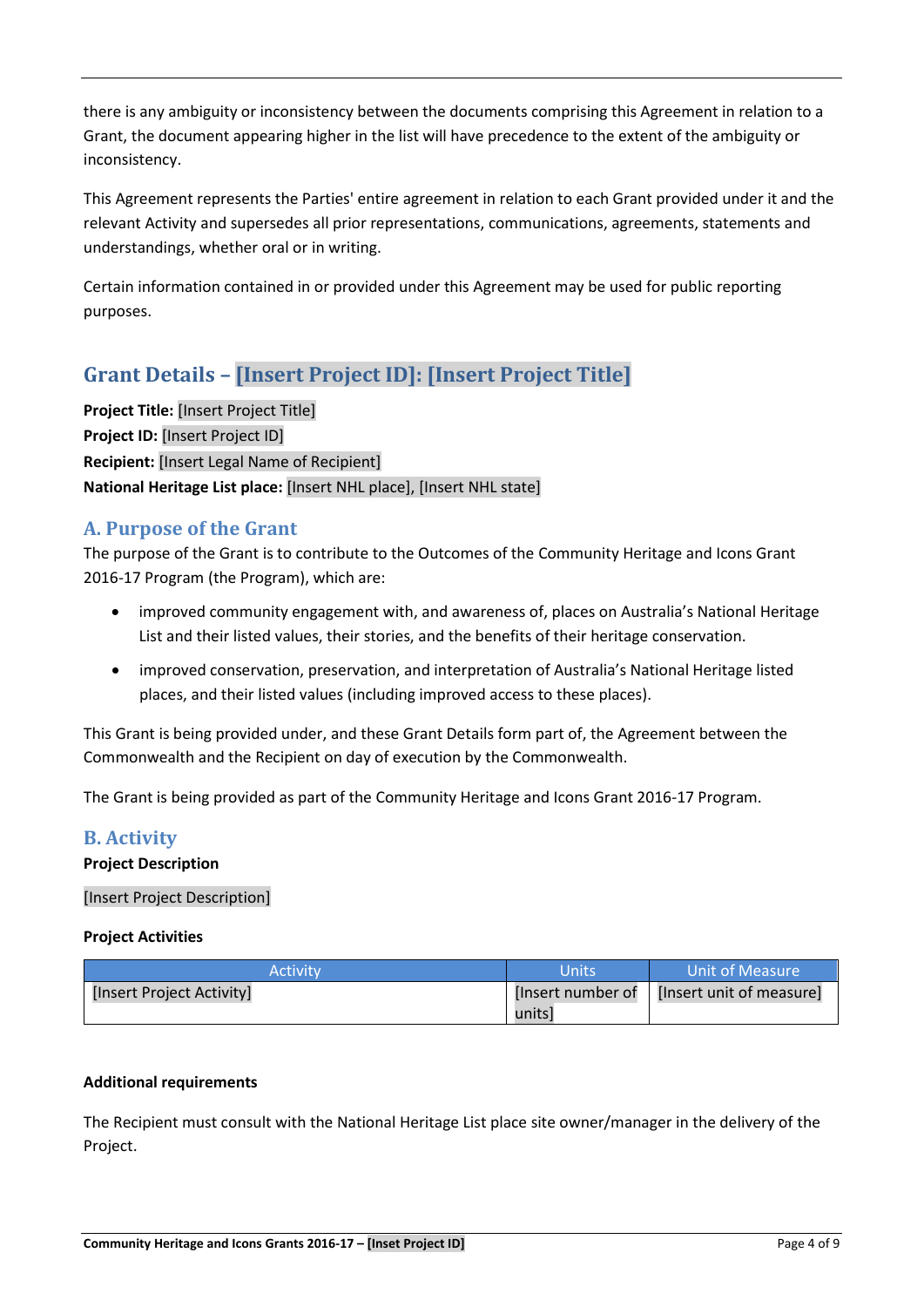# <span id="page-4-0"></span>**C. Duration of the Activity**

#### **Activity Commencement and Completion Date**

The Activity commences on execution of this Agreement and ends no later than 29 June 2018, the Completion Date.

# <span id="page-4-1"></span>**D. Payment of the Grant**

#### (a) Maximum amount of Funds

The maximum amount of funds payable by the Department under this Agreement will be \$[Insert funding amount] (GST exclusive).

(b) The Funds will be paid in accordance with the following table:

| <b>Milestone</b>                        | <b>Milestone date</b>          | <b>Amount</b><br>(GST exclusive) |
|-----------------------------------------|--------------------------------|----------------------------------|
| Signing of Agreement by the             | Commencement Date              | \$[Insert funding                |
| Department.                             |                                | amount]                          |
| Delivery of signed Statutory            | Within 14 Business Days of     | Not applicable.                  |
| Declaration (in accordance with the     | completing the Project, and by |                                  |
| <b>Statutory Declarations Act 1959)</b> | no later than 29 June 2018.    |                                  |
| covering Project performance and        |                                |                                  |
| expenditure.                            |                                |                                  |
| Acceptance by the Department of the     | Not applicable.                | Not applicable.                  |
| signed Statutory Declaration (in        |                                |                                  |
| accordance with the Statutory           |                                |                                  |
| Declarations Act 1959) covering         |                                |                                  |
| Project performance and expenditure.    |                                |                                  |
|                                         |                                | \$[Insert funding                |
|                                         | <b>TOTAL (GST exclusive)</b>   | amountl                          |

The Recipient must ensure that the Grant is held in an account in the Recipient's name and which the Recipient controls, with an authorised deposit-taking institution authorised under the *Banking Act 1959* (Cth) to carry on banking business in Australia.

#### **Recipient Created Tax Invoice**

The Recipient agrees to allow the Commonwealth to issue it with a Recipient Created Tax Invoice (RCTI) for any taxable supplies it makes it relation to the Activity.

# <span id="page-4-2"></span>**E. Reporting**

<span id="page-4-3"></span>The Recipient agrees to create the following reports in the form specified and to provide the reports to the Commonwealth representative in accordance with the following, including Item D (b) above:

- Statutory Declaration (in accordance with the *Statutory Declarations Act 1959*)
	- o confirming the completion of project activities and appropriate expenditure.
- Any other reports and information reasonably requested by the Department from time to time.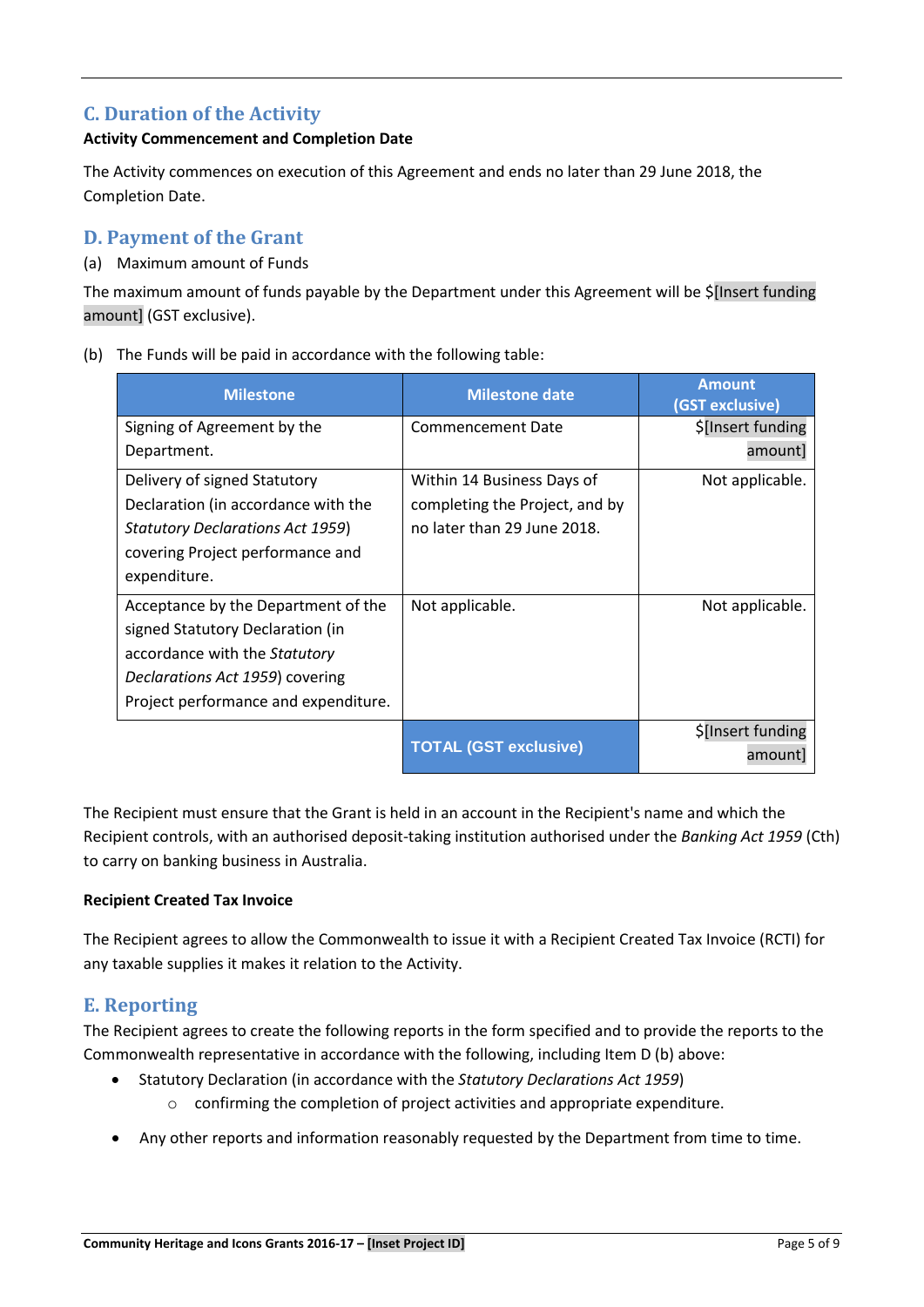# **F. Party representatives and address for notices**

| Recipient's representative      | [Insert name]             |
|---------------------------------|---------------------------|
| name                            |                           |
| Position                        | [Insert position]         |
| Postal address                  | [Insert postal address]   |
| Physical address                | [Insert physical address] |
| <b>Business hours telephone</b> | [Insert telephone number] |
| Mobile                          | [Insert telephone number] |
| E-mail                          | [Insert email address]    |

#### **Recipient's representative and address**

#### **Commonwealth representative and address**

| Name of representative          | Director                                                            |
|---------------------------------|---------------------------------------------------------------------|
| Position                        | Heritage Strategies Section, Wildlife, Heritage and Marine Division |
| Postal address                  | GPO Box 787, CANBERRA, ACT, 2601                                    |
| Physical address                | John Gorton Building, King Edward Terrace, PARKES, ACT, 2600        |
| <b>Business hours telephone</b> | 1800 653 004                                                        |
| E-mail                          | heritagegrants@environment.gov.au                                   |

The Parties' representatives will be responsible for liaison and the day-to-day management of the Grant, as well as accepting and issuing any written notices in relation to the Grant.

# <span id="page-5-0"></span>**G. Supplementary Terms**

#### **G1. Other Contributions**

Not Applicable.

#### **G2. Activity budget**

G2.1 The Recipient agrees to use the Grant [and any Other Contributions] and undertake the Activity consistent with the following budget:

| <b>Expenditure Item</b>      | <b>Amount</b><br>(GST exclusive) |
|------------------------------|----------------------------------|
| [Insert activity]            | \$[Insert amount]                |
| <b>TOTAL (GST exclusive)</b> | \$[Insert funding<br>amountl     |

#### **G3. Record keeping**

G3. 1 The Recipient agrees to maintain the following records:

- (a) identify the receipt and expenditure of the Grant [and any Other Contributions] separately within the Recipient's accounts and records so that at all times the Grant is identifiable; and
- (b) keep financial accounts and records relating to the Activity so as to enable all receipts and payments related to the Activity to be identified and reported; and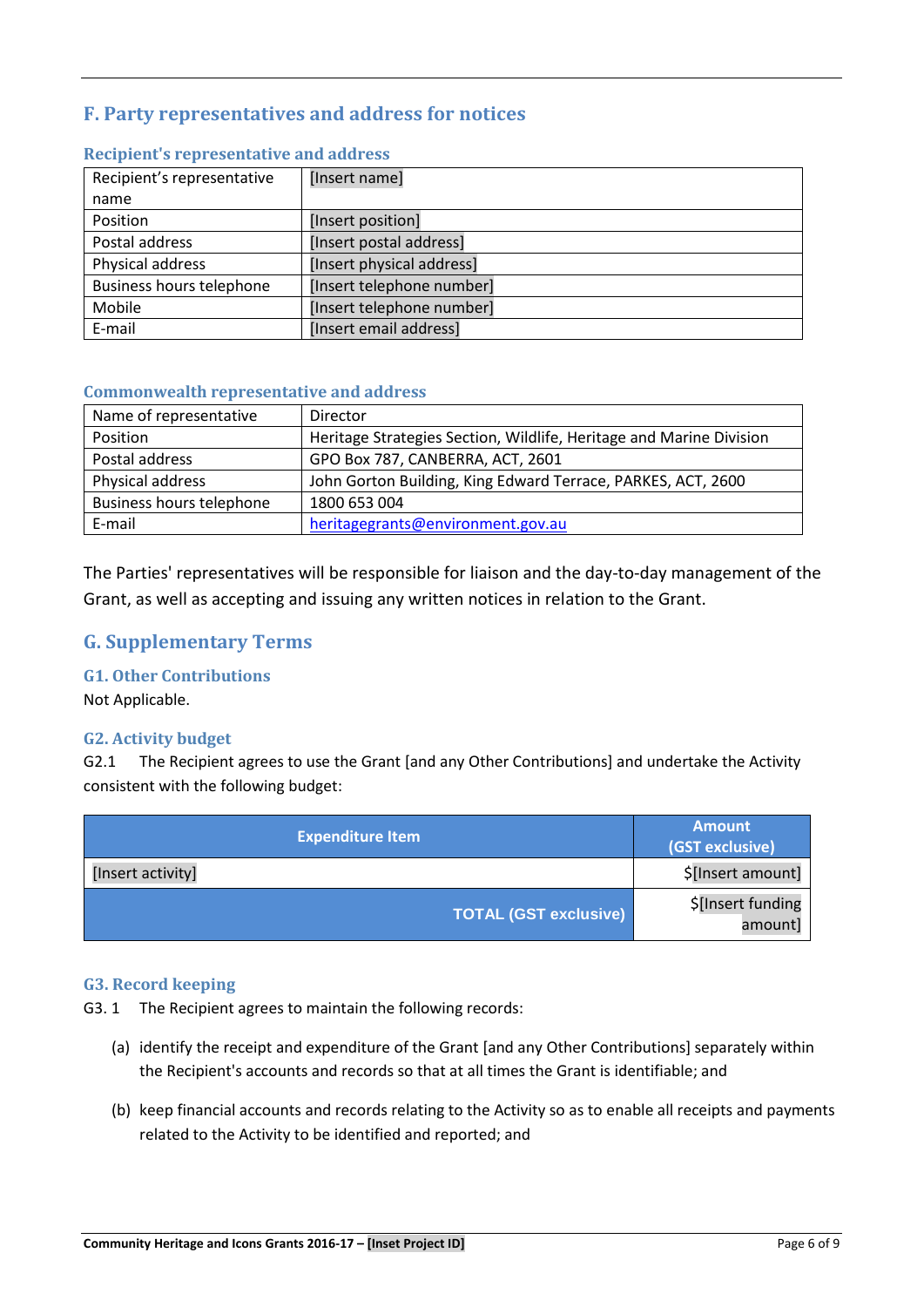G3.2 The Recipient agrees to maintain the records for five years after the Completion Date and provide copies of the records to the Commonwealth representative upon request.

G3.3 Term G3 survives the termination, cancellation or expiry of the Agreement.

#### **G4. Audit**

Not Applicable.

#### **G5. Activity Material**

G5.1 The Recipient agrees, on request from the Commonwealth, to provide the Commonwealth with a copy of any Activity Material in the format reasonably requested by the Commonwealth.

G5.2 The Recipient provides the Commonwealth a permanent, non-exclusive, irrevocable, royalty-free licence (including a right to sub licence) to use, reproduce, publish, and adapt the Activity Material.

G5.3 The Recipient warrants that the provision and use of Activity Material in accordance with the Agreement will not infringe any third party's Intellectual Property Rights.

G5.4 Term G5 survives the termination, cancellation or expiry of the Agreement.

#### **G6. Access**

G6.1 The Recipient agrees to give the Commonwealth, or any persons authorised in writing by the Commonwealth, access to premises where the Activity is being performed and to permit those persons to inspect and take copies of any Material relevant to the Activity.

G6.2 The Auditor-General and any Information Officer under the *Australian Information Commissioner Act 2010* (Cth) (including their delegates) are persons authorised for the purposes of clause G6.1.

G6.3 Term G6 does not detract from the statutory powers of the Auditor-General or an Information Officer (including their delegates).

#### **G7. Equipment and assets**

G7.1 The Recipient must not use the Funds towards the purchase of Assets unless the Asset is identified in the Project Budget or the Recipient has obtained the prior written approval of the Department, which may be subject to any conditions the Department may, in its absolute discretion, impose.

G7.3 The Recipient agrees to use the equipment and assets for the purposes of the Activity.

G7.4 The Recipient agrees that the proceeds of any equipment and assets purchased with the Grant disposed of during the Activity must be treated as part of the Grant and used for the purposes of the Activity.

**G8. Relevant qualifications or skills** Not Applicable.

**G9. Activity specific legislation, policies and industry standards** Not Applicable.

**G10. Commonwealth Material, facilities and assistance** Not Applicable.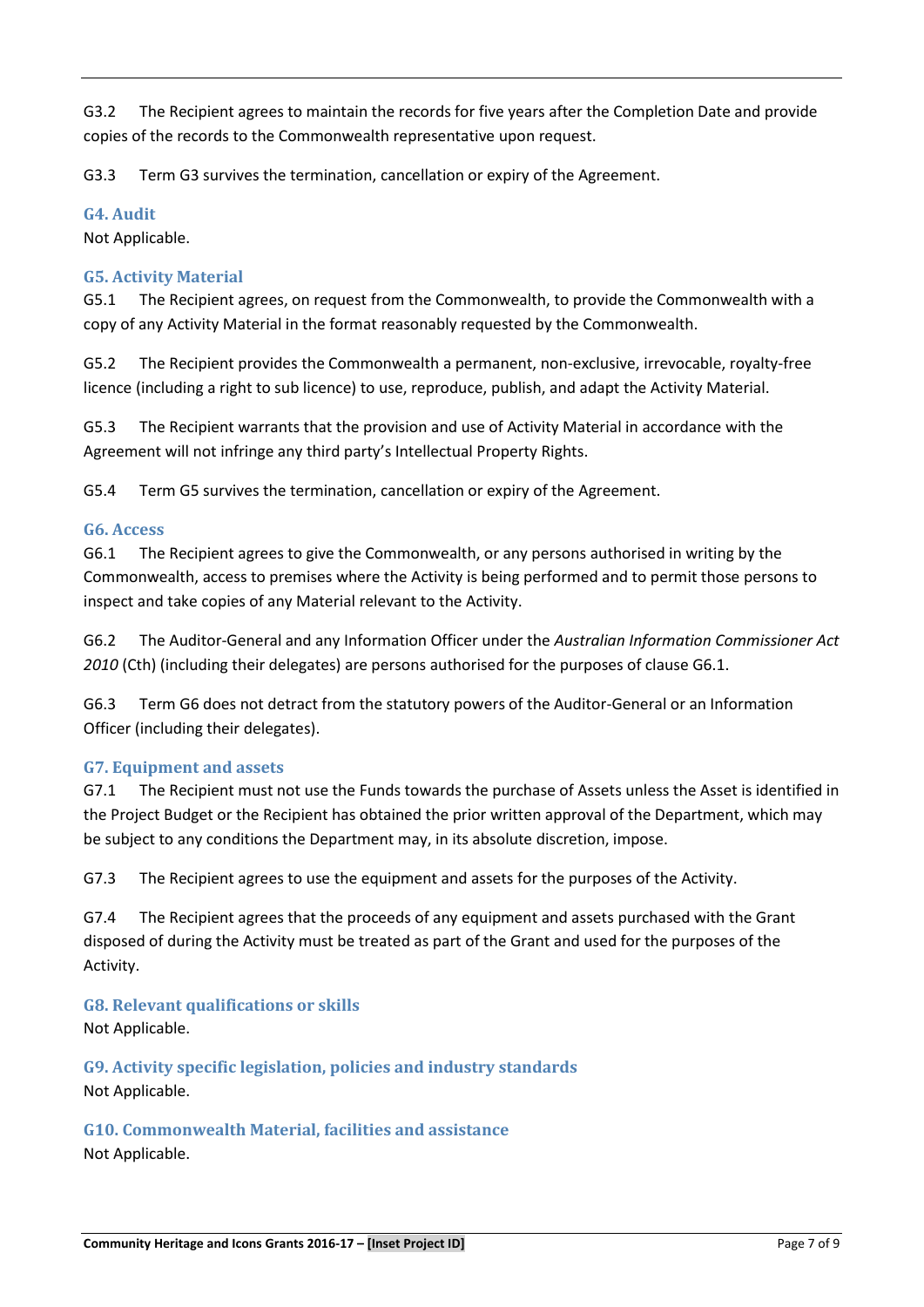#### **G11. Jurisdiction**

G11.1 This Agreement is governed by the law of the Australian Capital Territory and each party irrevocably and unconditionally submits to the non-exclusive jurisdiction of the courts of the Australian Capital Territory.

#### **G12. Recipient trustee of a Trust**

G12.1 In this clause, 'Trust' means the trust specified in the Parties to the Agreement section of this Agreement.

G12.2 Where applicable, the Recipient warrants that:

- (a) it is the sole trustee of the Trust; and
- (b) it has full and valid power and authority to enter into this Agreement and perform the obligations under it on behalf of the Trust; and
- (c) it has entered into this Agreement for the proper administration of the Trust; and
- (d) all necessary resolutions, consents, approvals and procedures have been obtained or duly satisfied to enter into this Agreement and perform the obligations under it; and
- (e) it has the right to be indemnified out of the assets of the Trust for all liabilities incurred by it under this Agreement.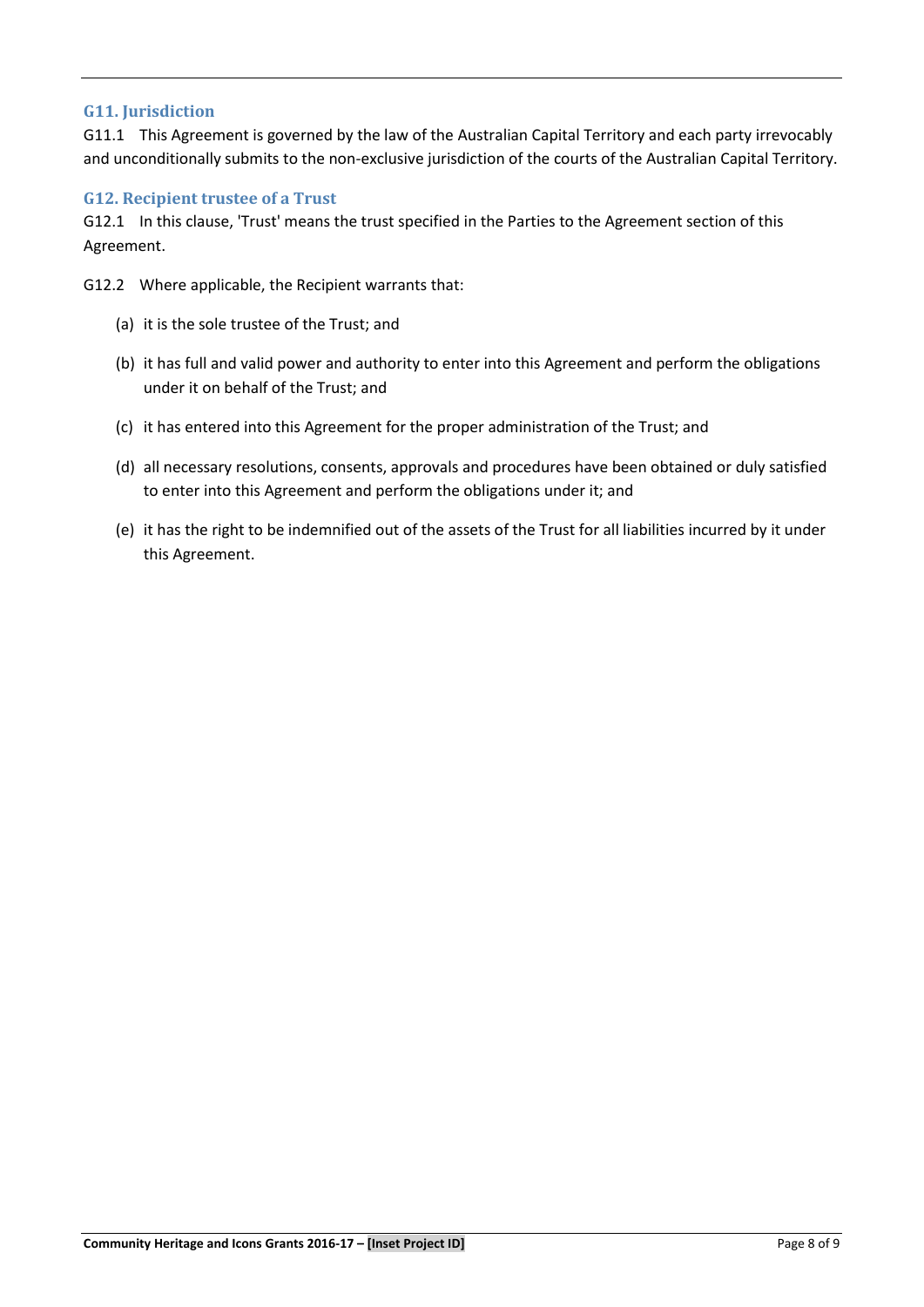# <span id="page-8-0"></span>**Signatures**

# **Executed as an agreement:**

# **Commonwealth:**

| Signed for and on behalf of the  |  |
|----------------------------------|--|
| Commonwealth of Australia as     |  |
| represented by the Department of |  |
| the Environment and Energy       |  |
| ABN 34 190 894 983               |  |
| Name:                            |  |
| (print)                          |  |
| Position:                        |  |
| (print)                          |  |
| Signature and date:              |  |
|                                  |  |
| <b>Witness Name:</b>             |  |
| (print)                          |  |
| Signature and date:              |  |
|                                  |  |

# **Recipient:**

| Signed by a duly authorised<br>representative who warrants that |  |
|-----------------------------------------------------------------|--|
| they have the authority to sign this                            |  |
| Agreement for and on behalf of                                  |  |
| [Insert Legal Name of Recipient] ABN                            |  |
| [Insert ABN].                                                   |  |
| Name:                                                           |  |
| (print)                                                         |  |
| Position:                                                       |  |
| (print)                                                         |  |
| Signature and date:                                             |  |
|                                                                 |  |
| Witness Name:                                                   |  |
| (print)                                                         |  |
| Signature and date:                                             |  |
|                                                                 |  |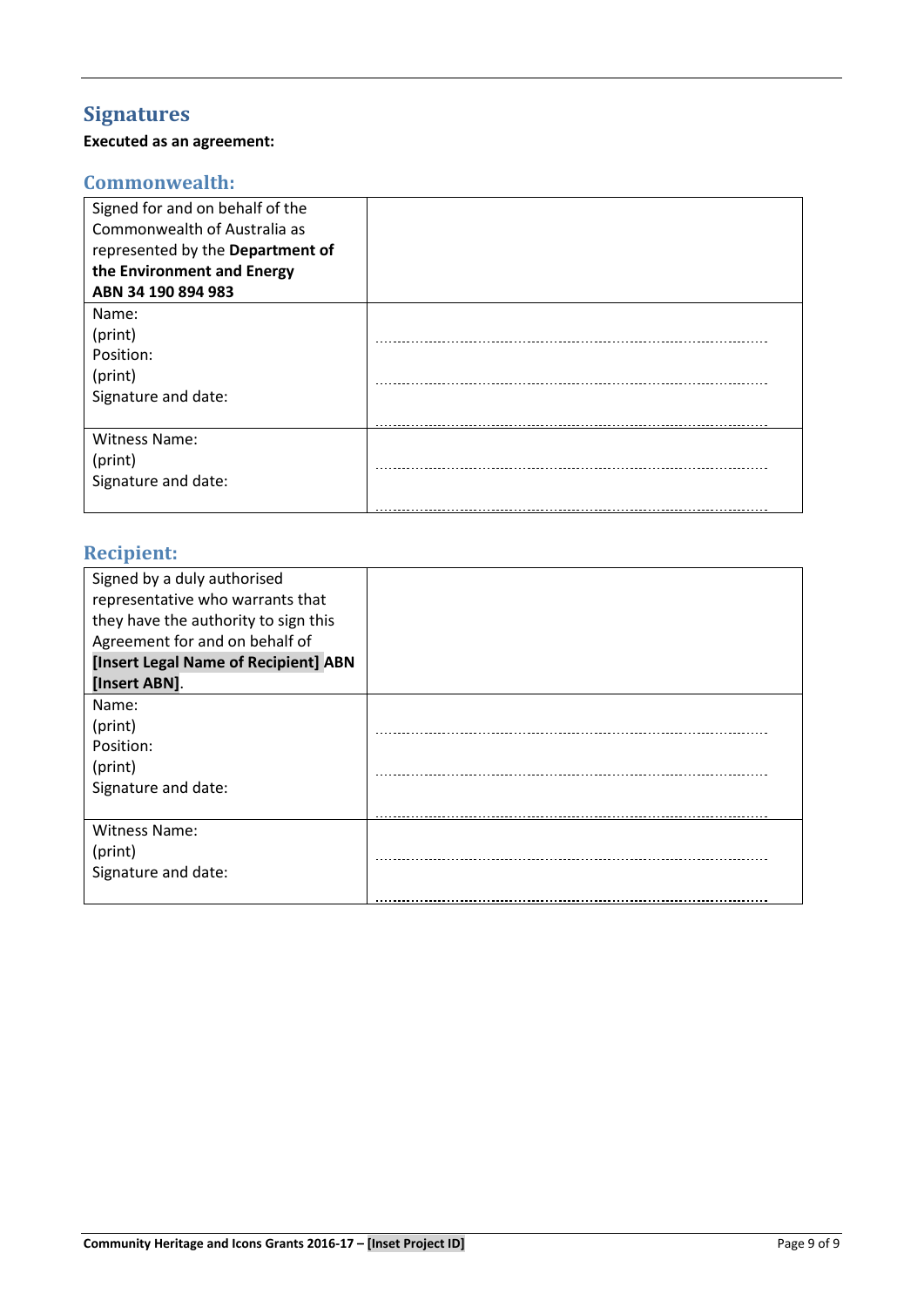#### **1. Undertaking the Activity**

The Recipient agrees to undertake the Activity in accordance with this Agreement.

#### **2. Acknowledgements**

The Recipient agrees to acknowledge the Commonwealth's support in Material published in connection with this Agreement and agrees to use any form of acknowledgment the Commonwealth reasonably specifies.

#### **3. Notices**

3.1 The Parties agree to notify the other Party of anything reasonably likely to affect the performance of the Activity or otherwise required under this Agreement.

3.2 A notice under this Agreement must be in writing, signed by the Party giving notice and addressed to the other Party's representative.

#### **4. Relationship between the Parties**

A Party is not by virtue of this Agreement the employee, agent or partner of the other Party and is not authorised to bind or represent the other Party.

#### **5. Subcontracting**

5.1 The Recipient remains responsible for compliance with this Agreement, including in relation to any tasks undertaken by subcontractors.

5.2 The Recipient agrees to make available to the Commonwealth the details of any of its subcontractors engaged to perform any tasks in relation to this Agreement upon request.

#### **6. Conflict of interest**

The Recipient agrees to notify the Commonwealth promptly of any actual, perceived or potential conflicts of interest which could affect its performance of this Agreement and agrees to take action to resolve the conflict.

#### **7. Variation**

This Agreement may be varied in writing only, signed by both Parties.

#### **8. Payment of the Grant**

8.1 The Commonwealth agrees to pay the Grant to the Recipient in accordance with the Grant Details.

8.2 The Commonwealth may by notice withhold payment of any amount of the Grant where it reasonably believes the Recipient has not complied with this Agreement or is unable to undertake the Activity.

8.3 A notice under clause 8.2 will contain the reasons for any payment being withheld and the steps the Recipient can take to address those reasons.

8.4 The Commonwealth will pay the withheld amount once the Recipient has satisfactorily addressed the reasons contained in a notice under clause 8.2.

#### **9. Spending the Grant**

9.1 The Recipient agrees to spend the Grant for the purpose of undertaking the Activity only.

9.2 The Recipient agrees to provide a statement signed by the Recipient verifying the Grant was spent in accordance with the Grant Details.

#### **10. Repayment**

10.1 If any of the Grant has been spent other than in accordance with this Agreement or any amount of the Grant is additional to the requirements of the Activity, the Recipient agrees to repay that amount to the Commonwealth unless agreed otherwise.

10.2 The amount to be repaid under clause 10.1 may be deducted by the Commonwealth from subsequent payments of the Grant.

#### **11. Record keeping**

The Recipient agrees to maintain records of the expenditure of the Grant.

#### **12. Intellectual Property**

12.1 The Recipient owns the Intellectual Property Rights in Material created undertaking the Activity.

12.2 The Recipient gives the Commonwealth a nonexclusive, irrevocable, royalty-free licence to use, reproduce, publish and adapt Reporting Material for Commonwealth Purposes.

12.3 The licence in clause 12.2 does not apply to Activity Material.

12.4 This Agreement does not affect the ownership of Intellectual Property Rights in Existing Material.

#### **13. Privacy**

When dealing with Personal Information in carrying out the Activity, the Recipient agrees not to do anything which, if done by the Commonwealth, would be a breach of an Australian Privacy Principle.

#### **14. Confidentiality**

The Parties agree not to disclose each other's confidential information without prior written consent unless required or authorised by law or Parliament.

#### **15. Insurance**

The Recipient agrees to maintain adequate insurance for the duration of this Agreement and provide the Commonwealth with proof when requested.

#### **16. Indemnities**

16.1 The Recipient indemnifies the Commonwealth, its officers, employees and contractors against any claim, loss or damage arising in connection with the Activity.

16.2 The Recipient's obligation to indemnify the Commonwealth will reduce proportionally to the extent any act or omission involving fault on the part of the Commonwealth contributed to the claim, loss or damage.